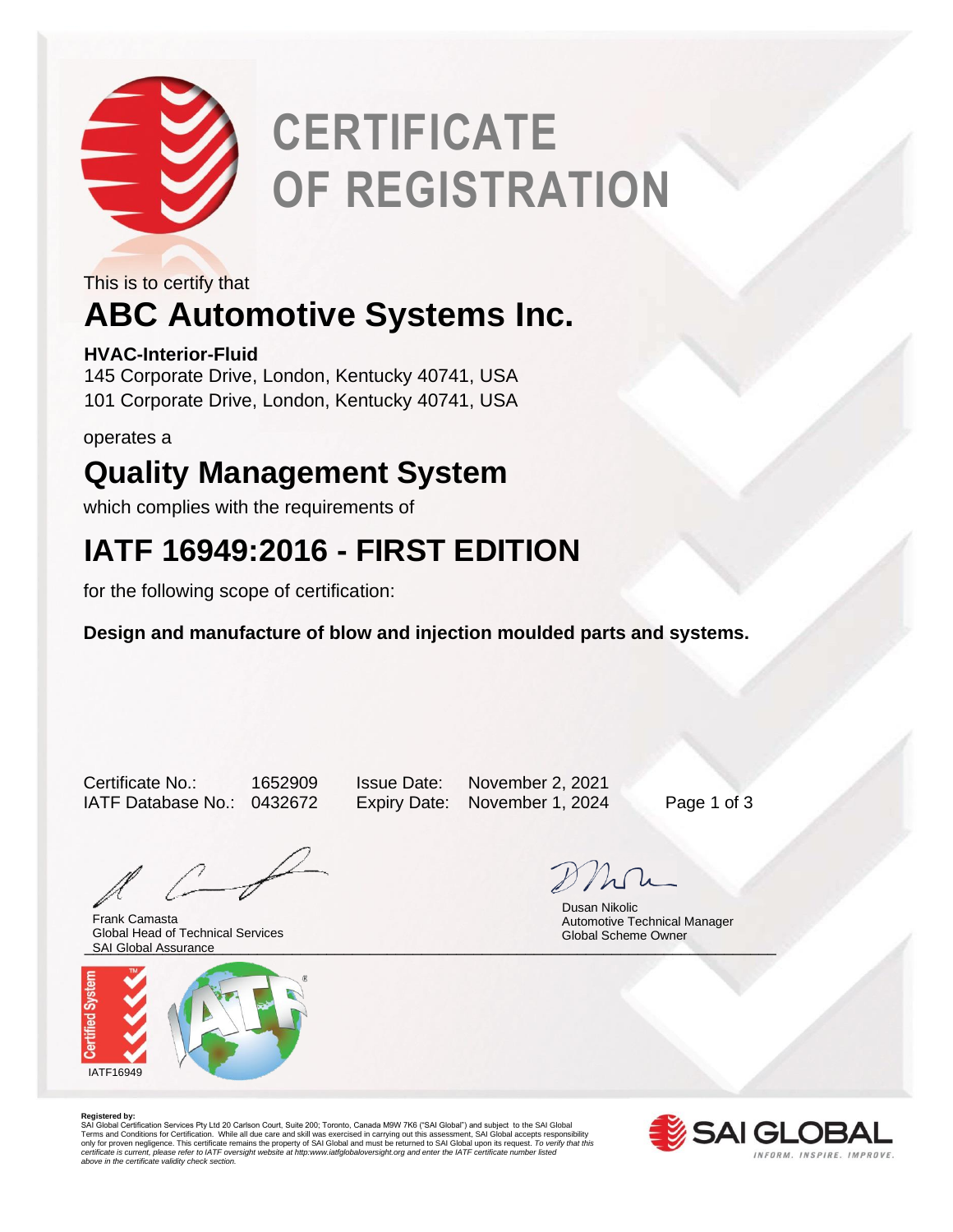# **ATTACHMENT TO CERTIFICATE OF REGISTRATION**

Appendix to Certificate No. 1652909 IATF No. 0432672 Page 2 of 3

### **ABC Automotive Systems Inc.**

HVAC-Interior-Fluid

145 Corporate Drive, London, Kentucky 40741, USA 101 Corporate Drive, London, Kentucky 40741, USA

#### **This registration is supported by the following remote locations:**

#### **ABC Technologies Inc. (File No. 006189)**

2 Norelco Drive, North York, ON M9L 2X6, Canada

For the following functions:

Information technology, quality system management, purchasing, logistics, human resources, laboratory, Continuous improvement, internal audit management & warranty management, process design and product design.

#### **ABC Group Sales & Marketing Inc. (File No. 1652928)**

24133 & 24175 Northwestern Hwy, Southfield, MI 48075, USA

For the following functions: Sales, marketing

#### **Supreme Tooling Group (File No. 1664694)**

2 Norelco Drive, Toronto, ON M9L 2X6, USA

For the following functions: Production equipment development.



Registered by:<br>SAI Globial Certification Services Pty Ltd 20 Carlson Court, Suite 200; Toronto, Canada M9W 7K6 ("SAI Global") and subject to the SAI Global<br>Terms and Conditions for Certification. While all due care and ski